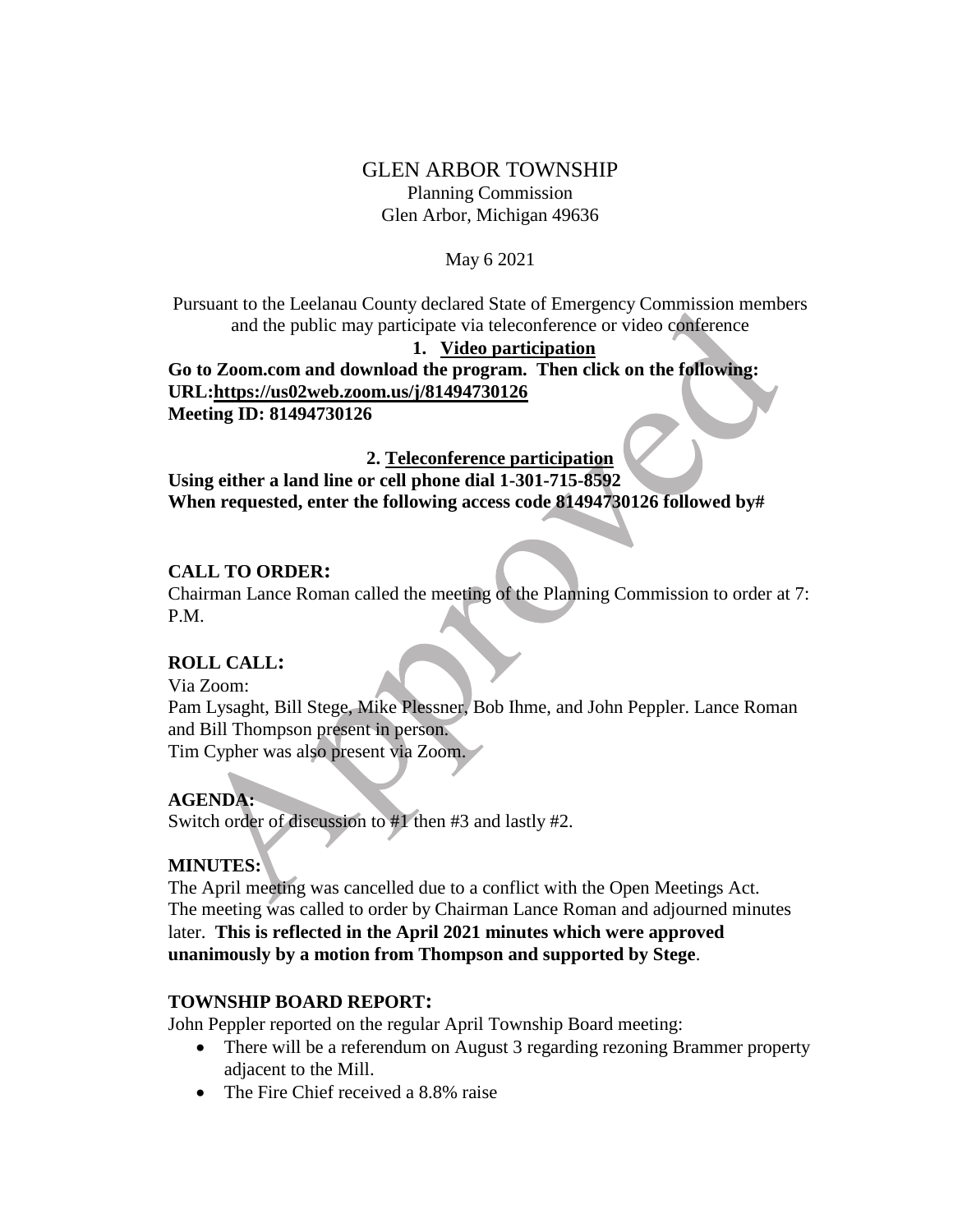- There will not be a replacement for the traveling sign in front of the Township Hall. The yellow sign will continue to be used for events and announcements.
- There will be a Memorial Day ceremony on May 28 at 10 AM at the Glen Arbor Cemetery.

### **ZONING ADMINISTRATORS REPORT:**

Tim Cypher, Zoning Administrator reported:

- The Condo project at the Wildflower site is being delayed. Mr. Faber is having a problem with surface water run-off and may need another public hearing for an Amendment change.
- The permits have been approved for the new homes being built on South Ray Street.

#### **ZONING BOARD OF APPEALS REPORT:**

Lysaght and Cypher reported:

The Zoning Board of Appeals met in late March regarding a Variance on which they voted to approve. The ZBA determined that if legal questions arise, decisions will be tabled until an Attorney is consulted. Recorded audio will be preserved until the minutes are approved.

A silent prayer was offered for the Freeman family.

### **PUBLIC COMMENTS:**

#### **BUSINESS:**

1. Subcommittee mission discussion

Chairman Roman stated that the original plan for the subcommittee was to reorganize the Ordinance and change words but not the content. Additional items can be documented and brought to the Planning Commission. Roman reiterated that the subcommittee can organize differently but keep content neutral. Roman stated that it would be easier to get things done if the Ordinance was reorganized in a better format.

Roman questioned taking minutes of the subcommittee meeting since the subcommittee is not a sanctioned Government entity. Cypher offered they have Dana taking minutes so they can accurately document reports. The subcommittee's purpose was discussed with its members and the remainder of the Planning Commission members.

Roman praised the Subcommittee for their diligent work.

2. Review ordinance update proposals

**A**. Single family dwellings in Business District

This discussion proposes changing allowed uses in the Business District to allow single family dwellings, reversing a 2006 ordinance change which disallowed single family dwellings in the Business District. Roman, who was a PC member at that time, indicated that he championed the 2006 change to disallow, siting that at the time the PC was concerned with the Business